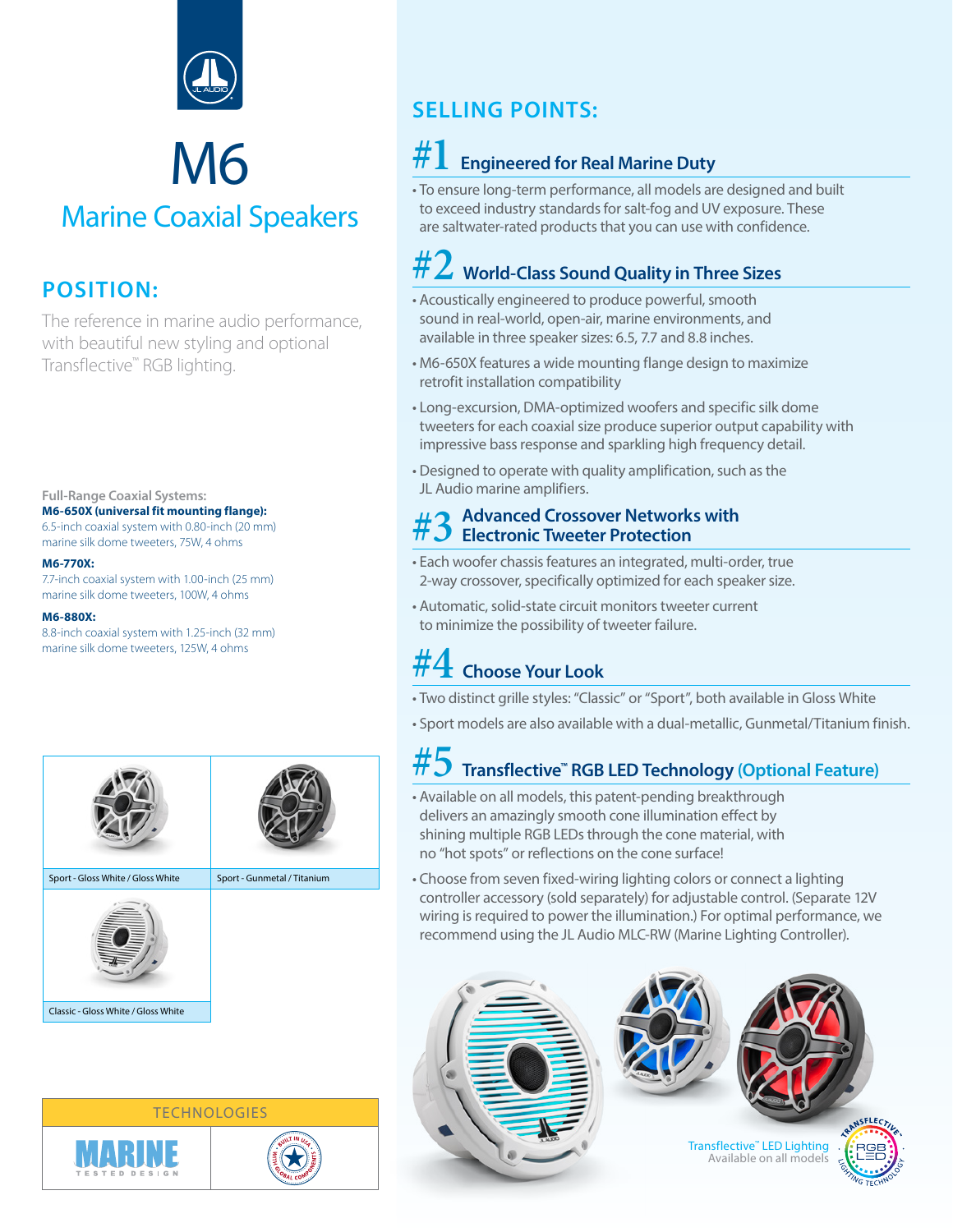

## M6

#### Marine Subwoofer Drivers

#### **POSITION:**

Ultimate subwoofer performance, specifically engineered for real marine duty, with state-of-the-art lighting capabilities.

**Subwoofer Drivers: M6-8IB:** 8-inch infinite baffle subwoofer, 200W, 4 ohms **M6-10IB:** 10-inch infinite baffle subwoofer, 250W, 4 ohms

#### **SELLING POINTS:**

#### **#1 Engineered for Real Marine Duty**

• To ensure long-term performance, all models are designed and built to exceed industry standards for salt-fog and UV exposure. These are saltwater-rated products that you can use with confidence.

#### **#2 World-Class Sound Quality**

- These subwoofers deliver the kind of bass that has made JL Audio famous in the automotive sound arena. This is bass that will impress you, not only with its sheer level, but even more with its smoothness, balance and precision.
- Engineered to operate without a dedicated enclosure.

#### **#3 High power handling, flexible applications**

• Designed to operate with quality amplification, such as the JL Audio marine amplifiers.

#### **#4 Choose Your Look**

- Two distinct grille styles: "Classic" or "Sport", both available in Gloss White
- Sport models are also available with a dual-metallic, Gunmetal/Titanium finish.

#### **#5 Transflective™ RGB LED Technology (Optional Feature)**

- Available on all models, this patent-pending breakthrough delivers an amazingly smooth cone illumination effect by shining multiple RGB LEDs through the cone material, with no "hot spots" or reflections on the cone surface!
- Choose from seven fixed-wiring lighting colors or connect a lighting controller accessory (sold separately) for adjustable control. (Separate 12V wiring is required to power the illumination.) For optimal performance, we recommend using the JL Audio MLC-RW (Marine Lighting Controller).



Classic - Gloss White / Gloss White



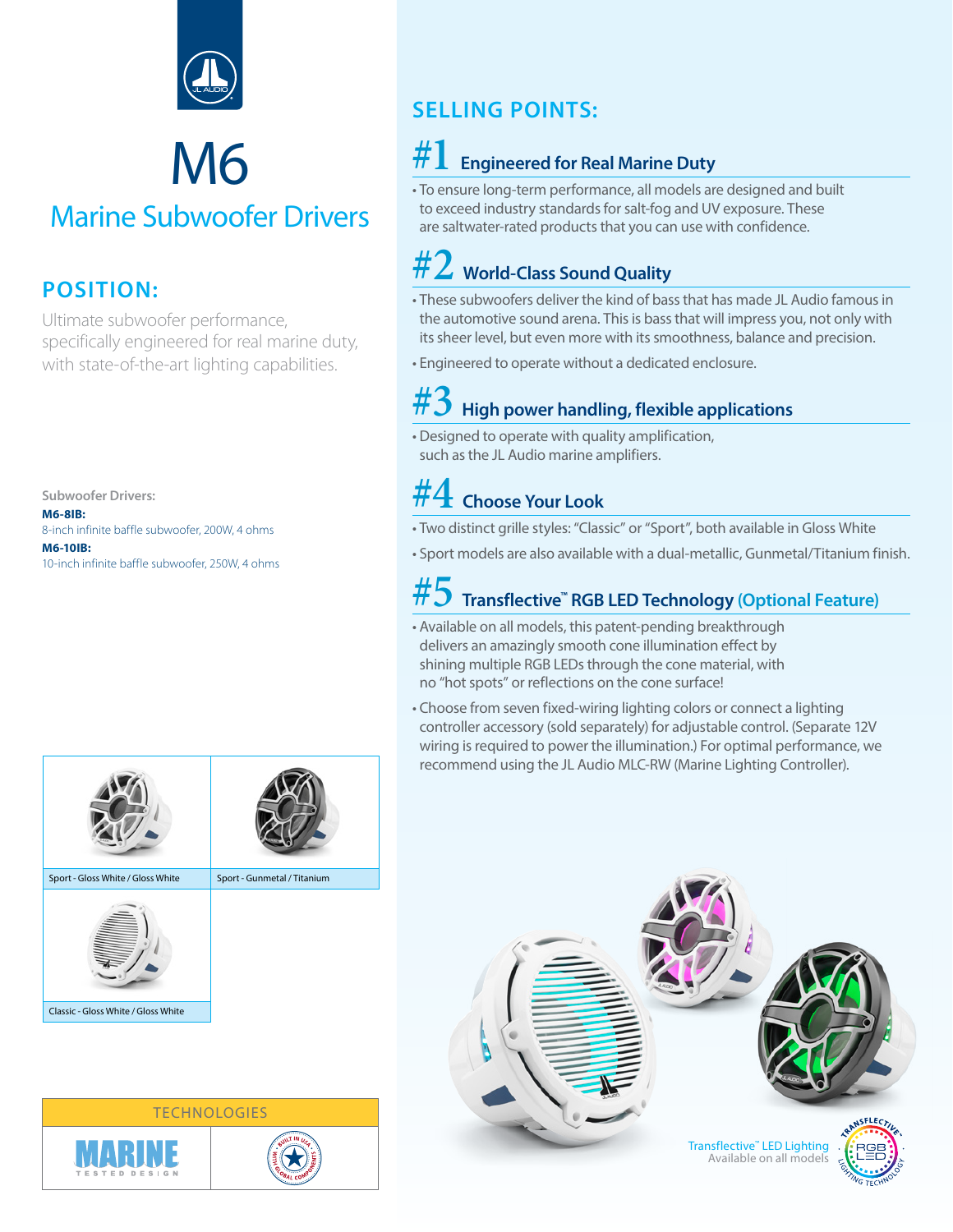

## M6 ETXv3

#### Marine Enclosed Systems

#### **POSITION:**

The reference in enclosed marine speakers, with beautiful new styling and optional Transflective™ RGB lighting.

**Enclosed Coaxial Systems: M6-770ETXv3:** 7.7-inch enclosed tower coaxial system, 100W, 4 ohms **M6-880ETXv3:** 8.8-inch enclosed tower coaxial system, 125W, 4 ohms





**Application-Specific Fixtures (Sold separately)** Refer to ETXv3 Mounting Fixtures Guide



**Optional Protective Cover (Sold separately)** for 7.7-inch and 8.8-inch systems

**SELLING POINTS:**

#### **#1 Engineered for Real Marine Duty**

- Injection-molded, marine-grade polymer enclosure is designed to withstand a real salt-water environment.
- All mounting fixtures are salt-water-grade, machined aluminum
- Deck-mount fixtures are made from cast 316 Stainless Steel

#### **#2 Unmatched Marine Audio Performance in Two Sizes**

- Maximum-Performance M6 coaxial speakers for highoutput, and outstanding audio quality.
- Available with 7.7-inch, or 8.8-inch drivers.

#### **#3 Choose Your Look**

- Gloss White enclosure, with "Sport" or "Classic" Grilles in Gloss White
- Satin Black enclosure with "Sport" Grilles in Gunmetal/Titanium-finish.

#### **#4 Transflective™ RGB LED Technology (Optional Feature)**

- Available on all models, this patent-pending breakthrough delivers an amazingly smooth cone illumination effect by shining multiple RGB LEDs through the cone material, with no "hot spots" or reflections on the cone surface!
- Choose from seven fixed-wiring lighting colors or connect a lighting controller accessory (sold separately) for adjustable control. (Separate 12V wiring is required to power the illumination.) For optimal performance, we recommend using the JL Audio MLC-RW (Marine Lighting Controller).

#### **#5 Flexible Mounting Options**

- Pipe mounting fixtures (fixed and swivel) are available for the most popular pipe diameters.
- Deck/Surface mount fixture with ratchet-adjustable pitch is also available.
- The speaker and rear, decorative JL Audio logo cap can be adjusted to compensate for different mounting roll angles.





**TECHNOLOGIES**